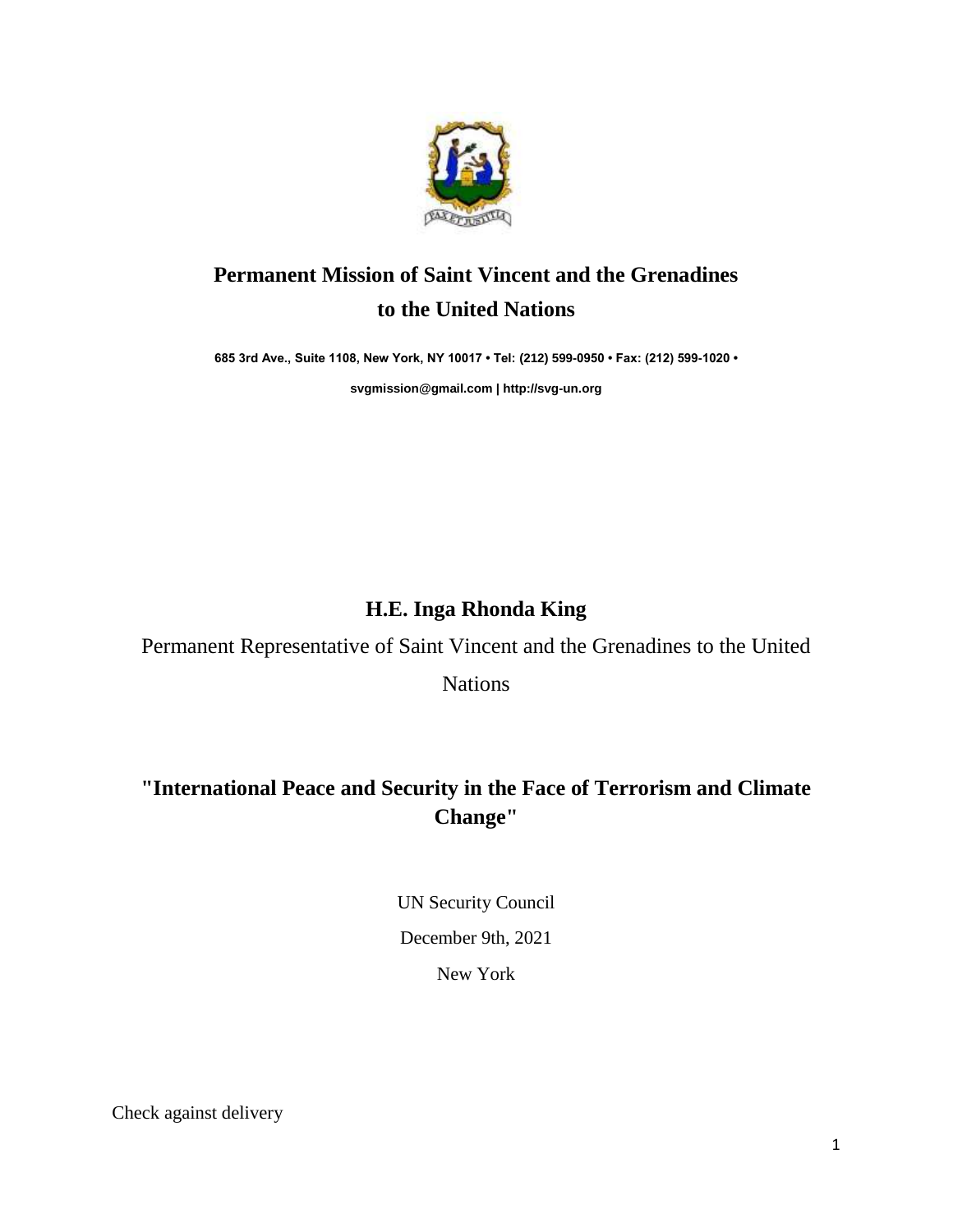Thank You, Mr President,

At the outset, permit me to convey - *on behalf of the government and people of Saint Vincent and the Grenadines* — our deepest appreciation to the Republic of Niger for convening today's discussion. I also thank our distinguished briefers. We also wish to thank the briefers, H.E. António Guterres, H.E. Moussa Faki Mahamat, and H.E. Mammal Nuhu for their important contributions to this debate.]

## Mr President,

Amidst the ebbs and flows of these tumultuous times: as the social and economic costs of COVID-19 multiply; as more lives and livelihoods are disrupted globally by climate change; and as the consequences of terrorism escalate—*in terms of the global security implications and the political repercussions that ensue*—urgent multilateral action is clearly needed.

It is no coincidence that the countries most affected by underdevelopment, oftentimes preceeded by colonization, are also those most subjected to the security risks of climate change nand terrorism. Indeed, in fragile contexts, poverty and unemployment, hunger and food insecurity, socioeconomic and political marginalisation, and other social ills intertwine to create fertile breeding grounds for terrorism and organised crime. And as these conflict drivers are further compounded by the climate crisis, the

2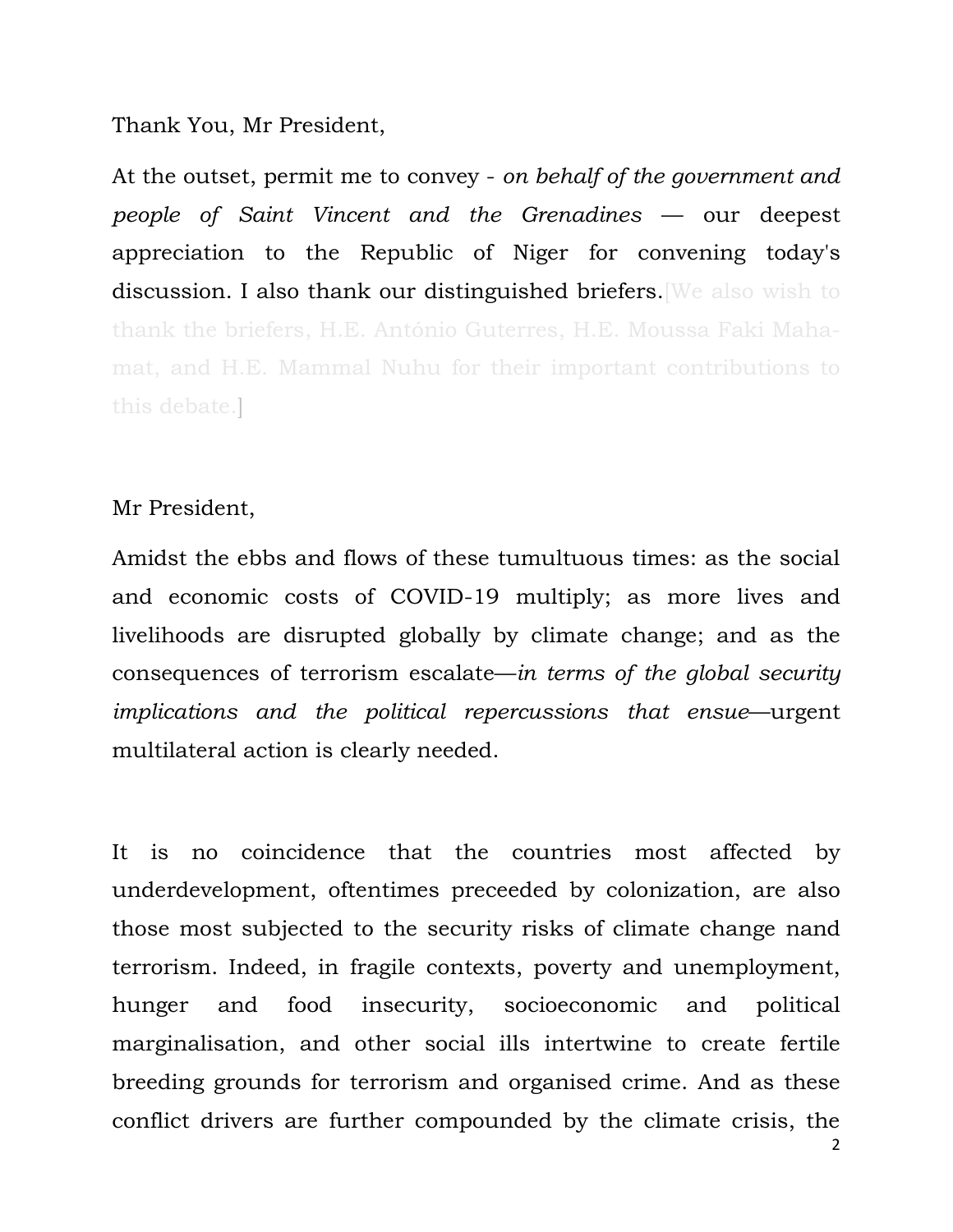most vulnerable amongst us often become trapped in painful cycles of insecurity and underdevelopment.

These woes, *of insecurity and underdevelopment* cannot be solved in isolation of each other. We must avoid short-term planning and superficial approaches that merely circumvent—*and fail to address* —the root causes of conflict and insecurity. We will only overcome these challenges through comprehensive development plans and strategies that reinforce sovereignty, rebuild public trust, restore social contracts, and adorn all nations and peoples with peace and prosperity.

In pursuit of these noble aims, we cannot be divided in purpose and separated by narrow national interest. Nor can we rely on militaristic means or a narrow economic calculus. These will prove both elusive and illusory. The only solution is for the international community to work together - *in unity and solidarity* - to deliver on existing agreements, particularly the Sustainable Development Goals and the Paris Climate Accords. Developed countries and the International Financial Institutions (IFIs) ought to scale up Overseas Development Assistance (ODA) and capacity-building initiatives. Practical, peoplecentred and climate sensitive solutions should be developed and extensively delivered in line with the needs, priorities, and developmental imperatives of concerned states. All stakeholders, *including powerful states*, should conduct their affairs in accordance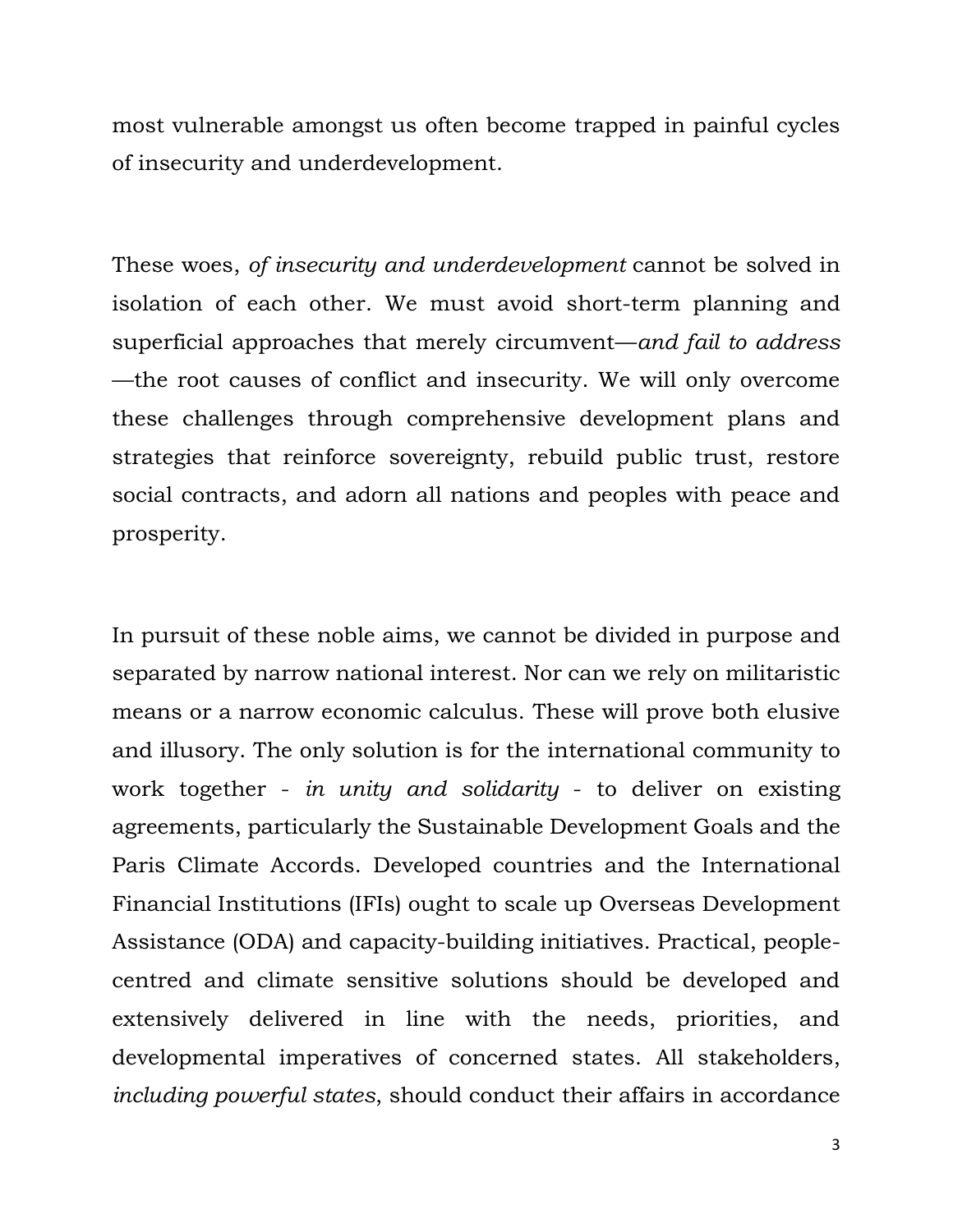with the guiding principles of international law. And major and historical emitters must take ambitious action to set and meet climate targets, including our target of no more than 1.5 degrees Celsius temperature rise above pre-industrial levels (which is already upon us). Developed countries must also significantly scale up support for adaptation and mitigation. We also encourage further efforts, by all Member States, to meaningfully advance climate action through the UNFCCC.

The thematic draft resolution that has been put forward within the Council can also bolster a comprehensive approach on these multidimensional challenges. Saint Vincent and the Grenadines is a cosponsor of the draft resolution and encourages all States to stand in solidarity with those affected by climate-related security risks today, and in the future, if we do not drastically change our trajectory.

We also take this opportunity to express our support for the G5 Sahel Joint Force which is critical in the fight against terrorism in the Sahel.

Mr. President, Excellencies,

It has become abundantly clear that the challenges of terrorism and of Climate Change, and of underdevelopment and insecurity can only